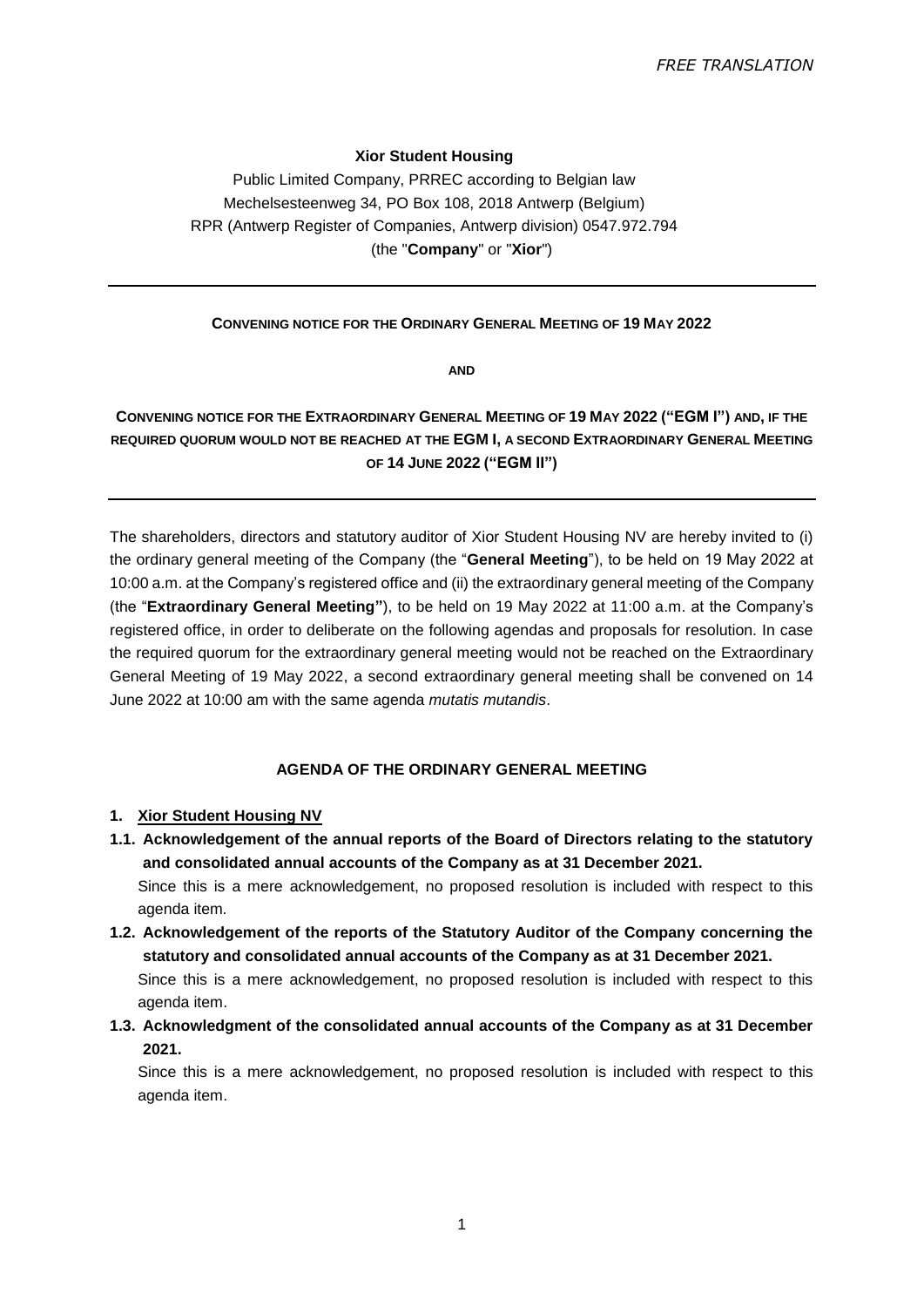## **1.4. Approval of the statutory annual accounts of the Company closed on 31 December 2021 and allocation of the result.**

Proposed resolution: The General Meeting approves the statutory financial statements of the Company as at 31 December 2021, including the allocation of the result. Consequently, a dividend of EUR 1.44 gross or EUR 1,008 net per share will be paid for 2021 (taking into account the dividend entitlement of the shares (or coupons detached from the shares) represented by coupon n°17 (which has already been detached from the Xior share - amounting to EUR 0,2643 gross), coupon n°19 (which has already been detached from the Xior share - amounting to EUR 1,0770 gross) and coupon n°20 (amounting to Euro 0,0987 gross).

**1.5. Approval of the remuneration report, which forms a specific part of the corporate governance statement.**

Proposed resolution: The General Meeting approves the remuneration report, which forms a specific part of the corporate governance statement.

### **1.6. Appointment of new directors.**

Proposed resolution: The General Meeting decides, subject to approval by the FSMA, to appoint as non-executive independent directors for a period of 4 years, starting at the close of this General Meeting and ending at the closing of the general meeting that will decide on the annual accounts for the financial year ending 31 December 2025:

Conny Vandendriessche as non-executive independent director – the General Meeting acknowledges that, based on the information available to the Company, Conny Vandendriessche meets the requirements as a non-executive independent director set forth in provision 7:87 of the Code of companies and associations. Conny Vandendriessche will be remunerated in the same way as the other non-executive directors.

*Conny Vandendriessche (°1964, Belgian nationality) studied at the Vlerick Business School, Guberna and Stanford. She is the founder of Accent Jobs, where she was active as CEO for several years. In the meantime Accent Jobs evolved into The House of HR, where she is still active as director. She also founded several other companies, such as Stella P. (a firm specializing in board composition and advisory boards) and We Are Jane (an investment fund specifically focused on companies runned by women). She holds directorships in Ardo NV and JBC NV, among others. In 2019, she was the winner of the Vlerick Enterprising Leader Award.*

Colette Dierick as non-executive independent director  $-$  the General Meeting acknowledges that, based on the information available to the Company, Colette Dierick meets the requirements as a non-executive independent director set forth in provision 7:87 of the Code of companies and associations. Colette Dierick will be remunerated in the same way as the other non-executive directors.

*Colette Dierick (°1960, Belgian nationality) obtained a degree in civil engineering at the UGent (1984). After her studies she started as a management trainee at ING, where she is still active today as CEO and managing director of ING Luxembourg. Prior to her current position, she was responsible among others for the Belgian Retail & Private Banking activities, Digital Channels and Marketing for ING Belgium and Record Bank. She is a director at the listed real estate investor and developer Nextensa, active in Luxembourg, Belgium and Austria. She also holds directorships at ING Luxembourg S.A., Fonds de pension ING Luxembourg asbl, ING Lease Luxembourg S.A.,*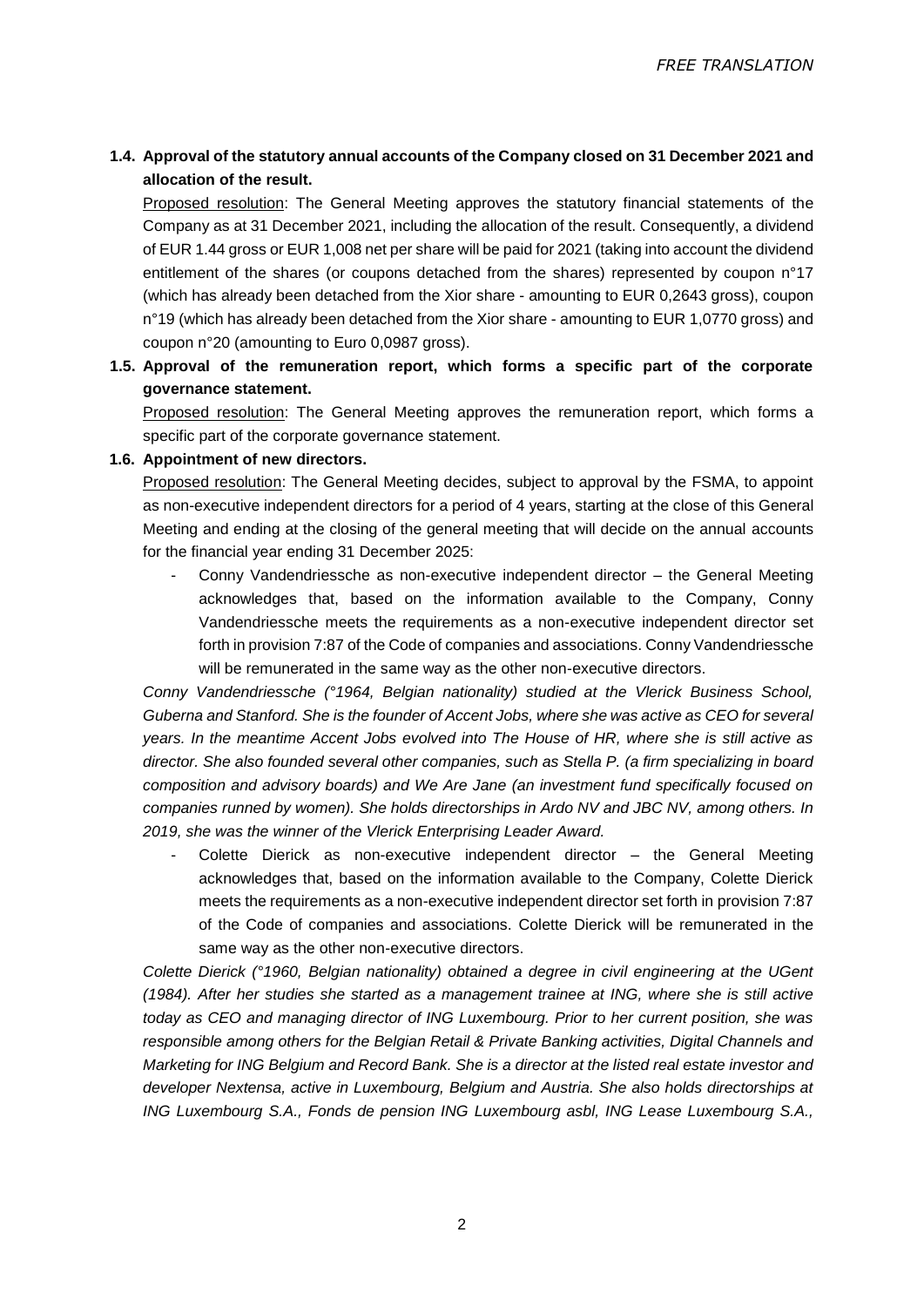*Bourse de Luxembourg S.A., ABBL (bankers association of Luxembourg), Patronale Life NV and Patronale Groep NV.* 

## **1.7. Reappointment directors.**

Proposed resolution: The General Meeting reappoints, subject to FSMA approval:

- Christian Teunissen as executive director, and
- Frederik Snauwaert as executive director, and
- Joost Uwents as non-executive independent director the General Meeting acknowledges that based on the information available to the Company, Joost Uwents still qualifies as nonexecutive independent director according to the independence criteria of Article 7:87 of the Code of companies and associations, and
- Wilfried Neven as non-executive independent director the General Meeting acknowledges that based on the information available to the Company, Wilfried Neven still qualifies as non-executive independent director according to the independence criteria of Article 7:87 of the Code of companies and associations, and
- Wouter De Maeseneire as non-executive independent director the General Meeting acknowledges that based on the information available to the Company, Wouter De Maeseneire still qualifies as non-executive independent director according to the independence criteria of Article 7:87 of the Code of companies and associations.

The General Meeting decides that each of these mandates will start at the close of this General Meeting (which signals the end of the previous board mandate), and will end at the closing of the General Meeting that will decide on the annual financial statements for the financial year ending 31 December 2025. The General Meeting decides that each of these mandates will continue to be remunerated in the same way.

The mandate of Kathleen Van den Neste will end at the closing of this General Meeting.

## **1.8. Discharge to the directors of the Company.**

Proposed resolution: The General Meeting grants discharge to the directors of the Company for their mandate for the financial year ended 31 December 2021.

### **1.9. Discharge to the Company's Statutory Auditor.**

Proposed resolution: The General Meeting grants discharge to the Company's Statutory Auditor for its mandate for the financial year ended 31 December 2021.

### **2. Approval pursuant to Article 7:151 of the Code of Companies and Associations**

In connection with the financing of its operations, the Company has entered into the following (re)financing agreements: (i) two credit agreements (Revolving Loan Facility Agreement dated 8 July 2021 for an amount of EUR 60,000,000 and a Term Loan Facility Agreements dated 22 September 2021 for an amount of EUR 100,000,000) between the Company as borrower and ABN AMRO Bank NV as lender, (ii) a credit agreement (Revolving Credit Agreement) dated 9 February 2022 for an amount of EUR 15.000.000 between the Company as borrower and ING Belgium NV as lender including addenda dated 28 June 2021 to a) the Term Loan Facility Agreement of EUR 30,000.000 dated 5 May 2017, b) the Term Loan Facility Agreement of EUR 50,000,000 dated 12 April 2018, c) the Term Loan Facility Agreement of EUR 10,000,000 dated 30 April 2020, d) the Term Loan Facility Agreement of EUR 25,000,000 dated 31 January 2019, e) the Term Loan Facility Agreement of EUR 25,000,000 dated 19 February 2021 in each case between the Company as borrower and ING Belgium NV as lender, (iii) two credit agreements (both a Revolving Credit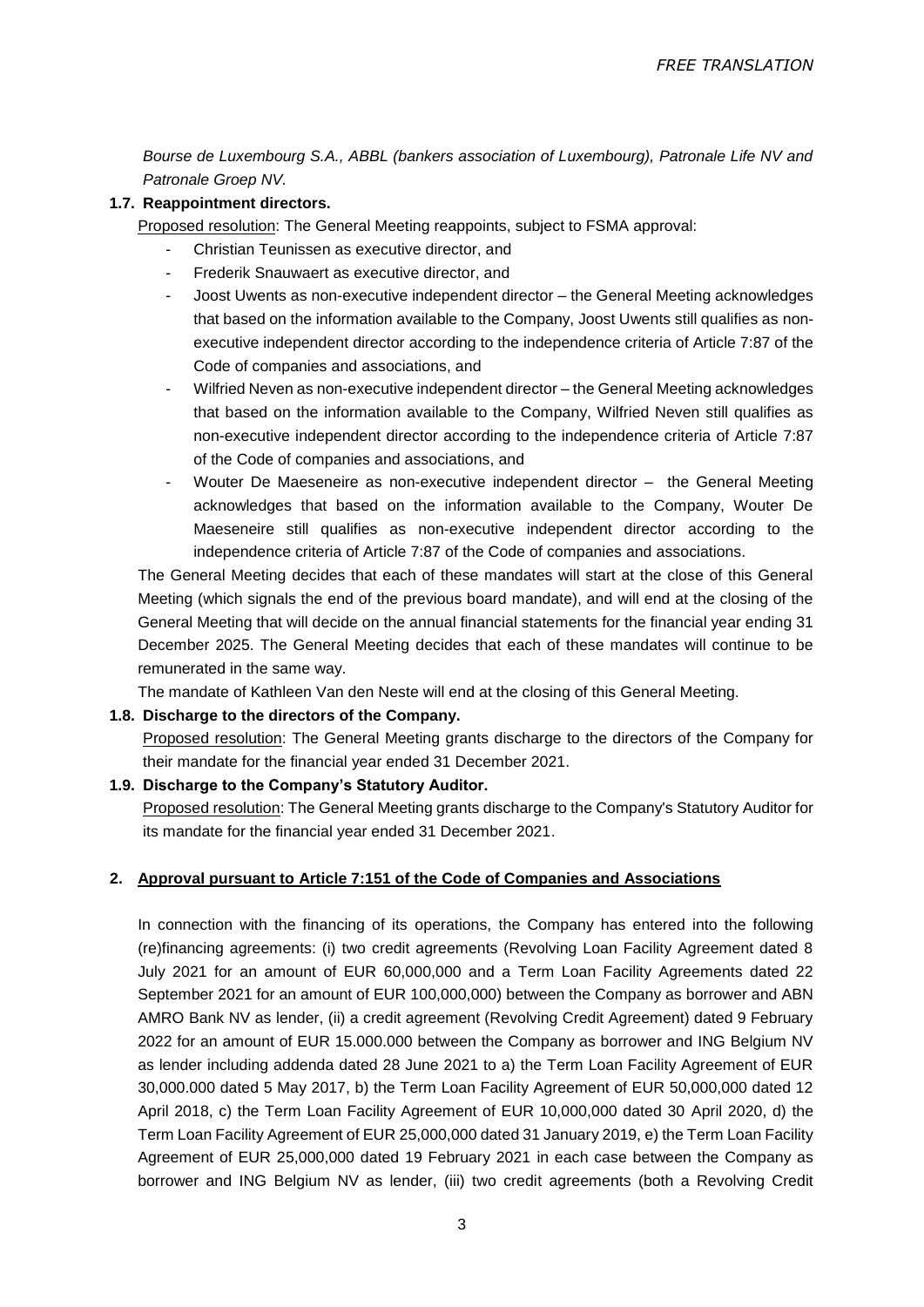*FREE TRANSLATION*

Agreement) dated 23 March 2022, in each case for an amount of EUR 25.000.000, between the Company as borrower and BNP Paribas Fortis NV as lender, (iv) a credit agreement (Note Purchase Agreement) dated 28 October 2021 for an amount of EUR 40.000.000 between the Company as the issuer of the bond and American General Life Insurance Company as purchaser of the bonds. (v) two credit agreements (a Note Purchase Agreement dated 28 October 2021 for an amount of EUR 45.000.000 and a Private Shelf Facility Agreeement dated 28 October 2021 for an amount of USD 72.200.000) between the Company as issuer of the bond and Pricoa Private Capital as purchaser of the bonds and (vi) a ISDA Master Agreement (dated 20 May 2021, supplemented by an addendum dated 30 September 2021) between ABN AMRO Bank NV and the Company (together the "**Financing Agreements**"). These Financing Agreements contain, inter alia, provisions granting rights to third parties (in particular the financing banks, in this case ABN AMRO Bank NV, ING Belgium NV, BNP Paribas Fortis NV and the purchasers of the bonds) that may have an impact on the assets of the Company or create a debt or an obligation for the Company (among others, cancellation of credit lines and/or immediate acceleration and repayment). The exercise of these rights is subject to a change of control (as defined in the respective Financing Agreements) over (or a public take-over bid on) the Company.

Proposed resolution: The General Meeting approves, with application of article 7:151 of the Companies and Associations Code, the fact that the Company is party to the Financing Agreements and that certain provisions of the Financing Agreements grant rights to third parties that affect the assets of the Company or create a debt or an obligation to be borne by the Company, the exercise of which is subject to a change of control (as defined in the respective Financing Agreements) over (or a public takeover bid for) the Company.

#### **3. Merged companies**

*In the context of article 12:58 of the Belgian Companies and Associations Code ("WVV"), reference is made to the absorption by the Company of various companies by means of a merger through absorption with transfer of the assets and liabilities to the Company in financial year 2021. As a result of these mergers, the general meeting of the acquiring company (i.e. Xior) must approve the annual accounts of the acquired companies and grant discharge to the management and supervisory bodies of the acquired companies.*

**3.1. Acknowledgement of the annual report by the management body of the merged companies absorbed by the Company, namely Xior Campus Hasselt NV, Patrimmonia Couronne-Franck NV, Voskenslaan NV and Docks Gent BV (the "Merged Companies") for the period from the date of the year-end closing of the last financial year for which the accounts have been approved until the respective data on which these Merged Companies have merged with the Company.** 

Since this is a mere acknowledgement, no proposed resolution is included with respect to this agenda item.

**3.2. Acknowledgement of the reports of the statutory auditor of Xior Campus Hasselt NV concerning the annual accounts of this company as at 30 June 2021 and Patrimmonia Couronne-Franck NV, Voskenslaan NV and Docks Gent BV concerning the annual accounts of these companies as at 29 November 2021.**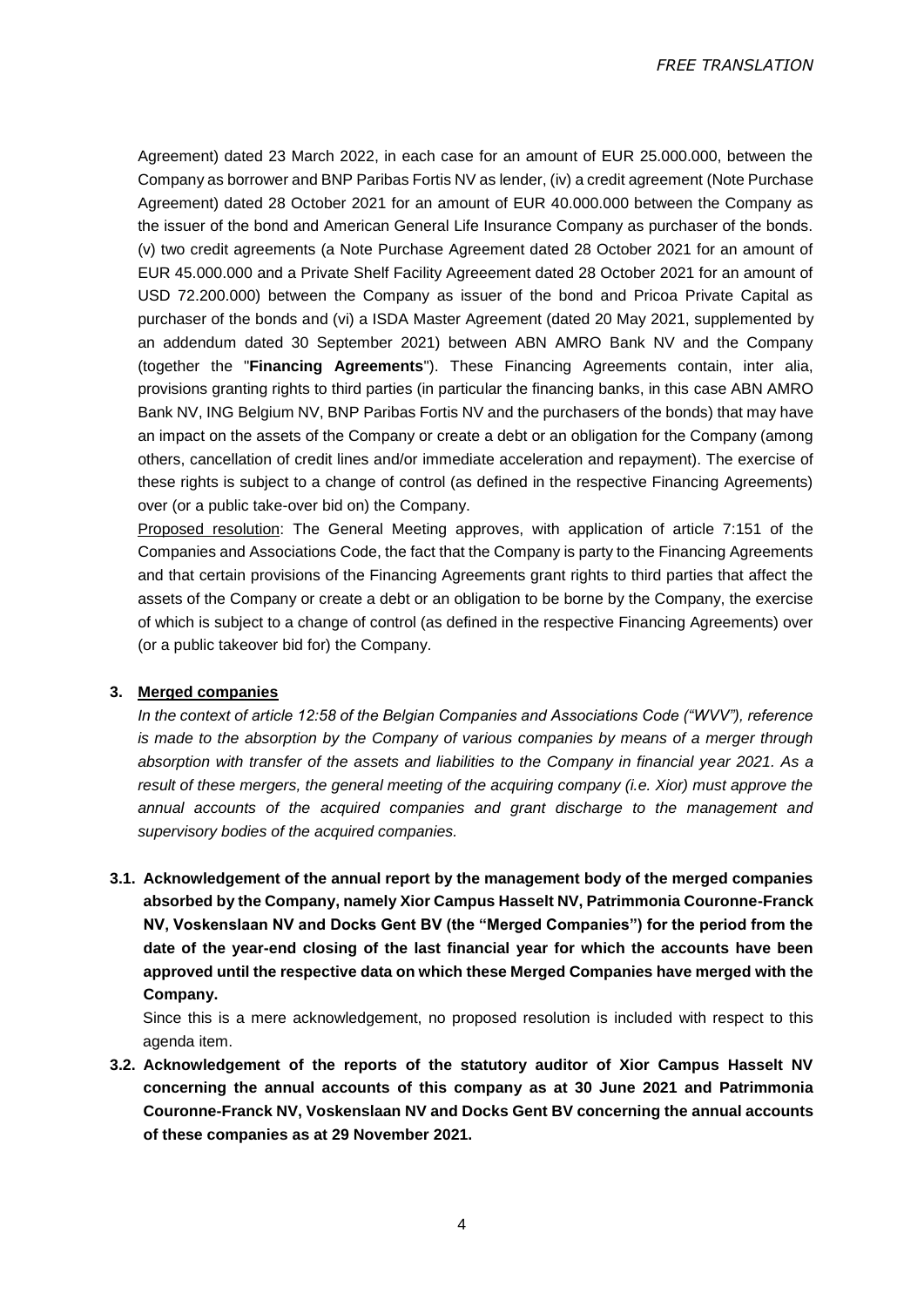Since this is a mere acknowledgement, no proposed resolution is included with respect to this agenda item.

**3.3. Approval, by separate vote, of the annual accounts of the Merged Companies, including the allocation of the result.**

Proposed resolution: The General Meeting approves the annual accounts of the Merged Companies, including the allocation of the result.

**3.4. Discharge, by separate vote, of the members of the management bodies and (if applicable) the statutory auditor of the Merged Companies.** 

Proposed resolution: The General Meeting grants discharge to the members of the management bodies of the Merged Companies for their mandate for the period from the date of the year-end closing of the last financial year for which the accounts have been approved until the respective date on which these Merged Companies have merged with the Company.

## **AGENDA OF THE EXTRAORDINARY GENERAL MEETING**

- **1. Renewal of the authorisation for authorised capital**
- **1.1. Acknowledgement of the special report of the Board of Directors in accordance with Article 7:199 of the Belgian Companies and Associations Code concerning the renewal and extension of the authorization of the authorized capital, describing the special circumstances in which the authorized capital may be used and setting out the purposes for which it may be used.**

Since this is a mere acknowledgement, no proposed resolution is included with respect to this agenda item.

**1.2.Proposal for resolution to partially renew and extend the authorization granted to the Board of Directors by the extraordinary general meeting of 24 June 2021, for a period of five years from the publication of the resolution of the aforementioned extraordinary general meeting in the Annexes to the Belgian Official Gazette, to increase the capital on one or more occasions under the conditions set out in the aforementioned report.**

Proposal for resolution to renew the authorization for capital increases by way of contribution in cash, which do not provide for the possibility for Xior Student Housing's shareholders to exercise their statutory preferential subscription right or irreducible allocation right, to increase the capital during five years by a maximum amount of 10% of the amount of the capital on the date of the Extraordinary General Meeting, being fifty million six thousand three hundred and forty-one eurocents (EUR 50,006,341.80). The aforementioned authorization is a complete renewal and extension of the existing authorization as provided in article 7 paragraph 1, section (c) of the Articles of Associations, which will be integrally replaced by the aforementioned renewed and extended authorization. The authorization approved on 24 June 2021 by the extraordinary general meeting to increase the capital as provided in article 7, paragraph 1, section (a), (b), and (d) of the Articles of Associations will not be renewed and will continue to apply and remain unchanged.

Pursuant to this new authorisation, Article 7 of the Articles of Association ("Authorised Capital") shall be amended accordingly, to bring it in line with the relevant approved proposal and the aforementioned report, by:

i. replacing the entire text in Article 7 paragraph 1, section (c) with the text below: *"(c) for capital increases by way of contribution in cash which do not provide for the possibility for the Company's shareholders to exercise their statutory preferential*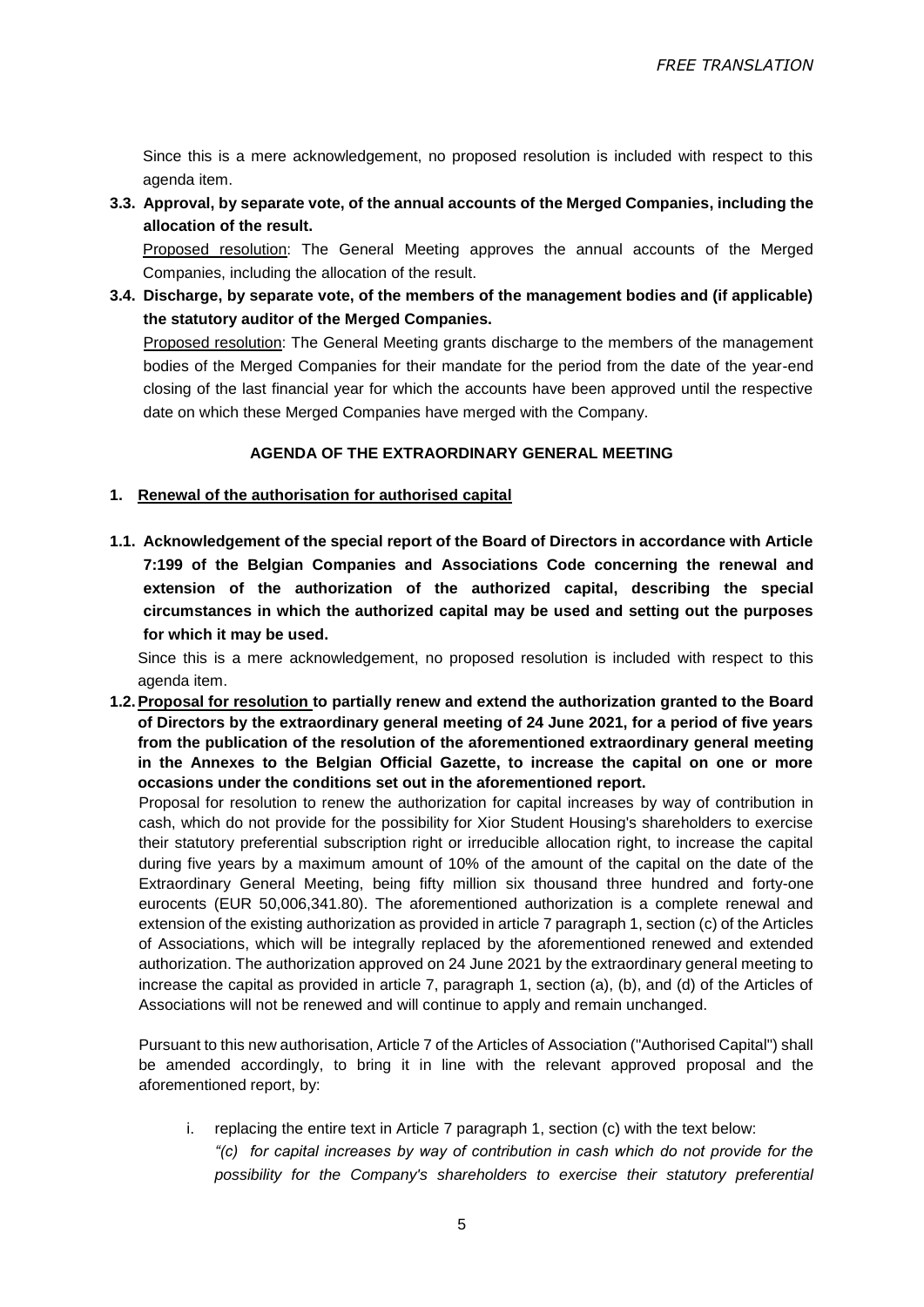*subscription right or irreducible allocation right, up to a maximum amount of fifty million six thousand three hundred and forty-one eurocents (EUR 50,006,341.80).*

ii. replacing the entire text in Article 7 paragraph 2 with the following text:

*"The authorization as provided in Article 7, paragraph 1, section (a), (b), and (d) is valid for a period of five years from the publication in the annexes to the Belgian Official Gazette of the minutes of the extraordinary general meeting of 24 June 2021. The authorization as provided in Article 7, paragraph 1, section (c) shall be valid for a period of five years from the publication in the annexes to the Belgian Official Gazette of the minutes of the extraordinary general meeting of [to be completed: 19 May 2022 or, in the case of a "carens" meeting: 14 June 2022]."*

If the proposal to authorise the Board of Directors and the related amendment of the Articles of Association are not approved, the existing authorisation approved on 24 June 2021 will continue to apply and the relevant part of Article 7 of the current Articles of Association will remain unchanged.

### **Information for shareholders**

Please note that all dates and hours listed below are final deadlines and will not be extended due to weekends, public holidays or any other reason.

*Approval of the amendment of the articles of association and other decisions to be taken at the Extraordinary General Meeting:* It is specified that in order to approve the increase of the authorized capital, the presence or representation of at least half of the capital is required (except in the case of a second Extraordinary General Meeting which will be held if the first Extraordinary General Meeting does not reach the required attendance quorum, and which will be able to deliberate validly regardless of the part of the capital present or represented), as well as a majority of at least three/fourths of the votes cast at the meeting.

In case the required quorum would not be reached at the Extraordinary General Meeting of 19 May 2022, a second Extraordinary General Meeting shall be convened on 14 June 2022 at 10:00 a.m. with the same agenda *mutatis mutandis*.

*Amendment of the agendas*: Shareholders who alone or jointly hold at least 3% of the capital of the Company shall be entitled to have items placed on the agenda of respectively the ordinary General Meeting and/or the first Extraordinary General Meeting and to submit proposed resolutions (relating to items included or to be included on the agenda).

The requests to that effect must reach the Company by 27 April 2021 at the latest by ordinary mail (Mechelsesteenweg 34, box 108, 2018 Antwerp, FAO Investor Relations) or by e-mail (ir@xior.be) (Article 7:130 of the Belgian Code of Companies and Associations). The Company shall acknowledge receipt of the requests by e-mail or by letter within a period of 48 hours from receipt. More detailed information on the rights pursuant to Article 7:130 of the Belgian Companies and Associations Code is made available to shareholders on the website of the Company (http://www.xior.be/nl/investor/investorrelations).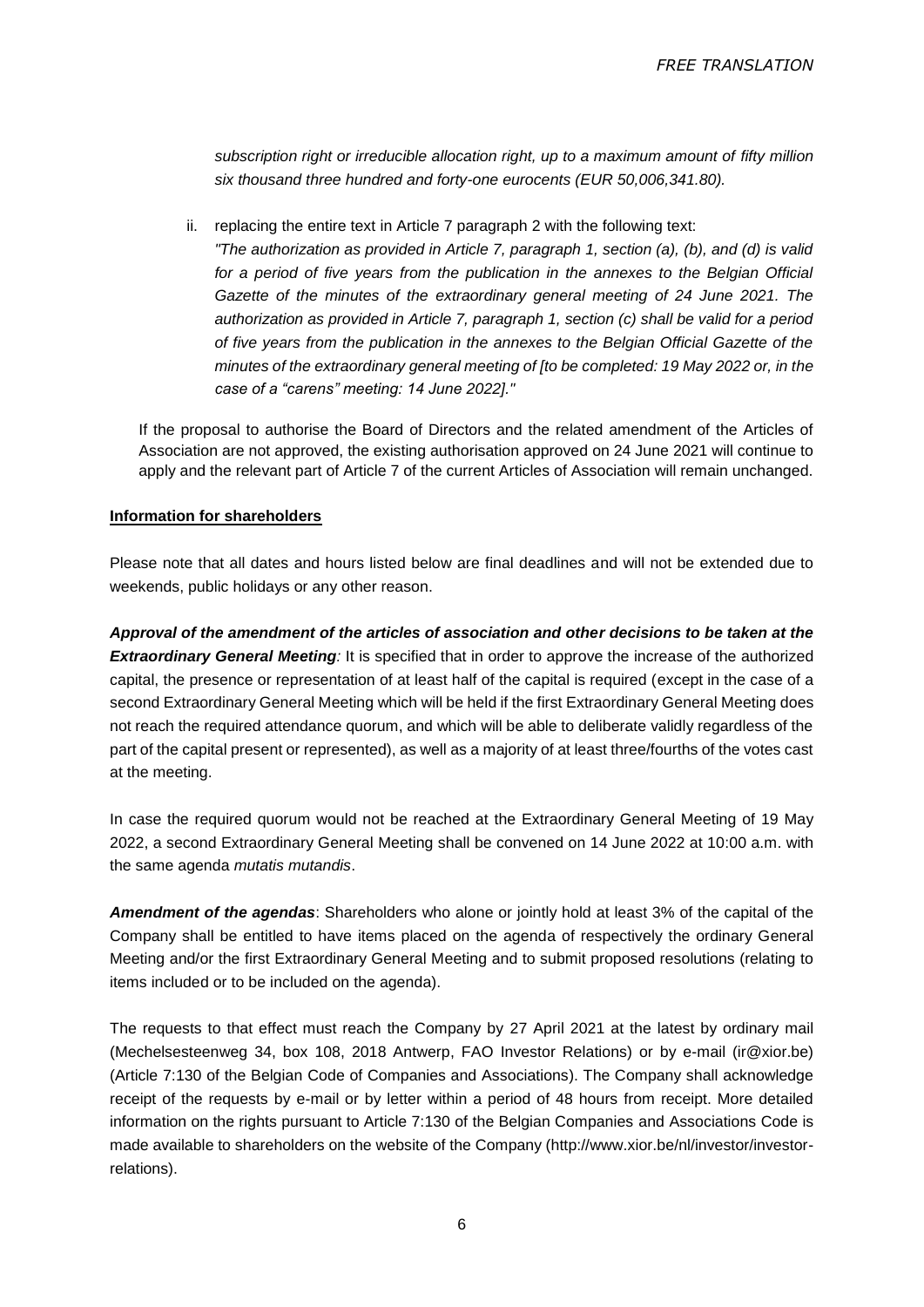If the Company receives any requests to supplement the agendas and/or proposed resolutions, it shall (i) add such proposed resolutions to its website as soon as possible after receiving them, and (ii) publish amended agendas and amended proxy forms on its website, no later than 4 May 2022**.**

**Formalities for admission and exercise of voting rights**: In order to be represented and exercise voting rights at the ordinary General Meeting and/or the first Extraordinary General Meeting, shareholders must comply with the provisions of Articles 26 and 27 of the Company's articles of association. In order to be admitted to the meeting, shareholders must prove that they are the actual owner of the shares concerned.

*Registration*: Only persons who are shareholders of the Company on the Record Date (as defined below) may participate in the ordinary General Meeting and/or the first Extraordinary General Meeting and exercise the voting rights therein, on the basis of the accounting registration of the shares in the name of the shareholder on the Record Date, either by their registration in the share register or by their registration in the accounts of a recognised account holder or a settlement institution, regardless of the number of shares held by the shareholder on the date of the meetings. **5 May 2022 (24:00 hours Belgian time)** shall be the record date (the "**Record Date**").

*Confirmation of participation:* Shareholders who wish to participate in the ordinary General Meeting and/or the first Extraordinary General Meeting should, before or at the latest on **13 May 2022,** notify their intention to do so: electronically to ABN AMRO Bank N.V. via www.abnamro.com/shareholder (in case of dematerialised shares whether or not through a financial intermediary at the instruction of the shareholder); via e-mail to the Company, ir@xior.be; or by mail to the Company, Mechelsesteenweg 34, bus 108, 2018 Antwerpen - FAO Investor Relations). Holders of dematerialised shares must enclose with the notification a certificate issued by a recognised account holder or a settlement institution certifying the number of dematerialised shares registered in the shareholder's name in its accounts on the Record Date with which the shareholder has indicated its intention to participate in the ordinary General Meeting and/or the first Extraordinary General Meeting. In the event of electronic notification to ABN AMRO Bank N.V., the authorized account holder or the settlement institution shall provide such certificate electronically via the following website: www.abnamro.com/intermediary.

**Proxy:** Each shareholder may be represented at the ordinary General Meeting and/or the first Extraordinary General Meeting by Mr. Christian Teunissen, managing director of the Company or by another natural person (who is not necessarily a shareholder), by means of a power of attorney with specific voting instructions.

A power of attorney can be issued in two ways:

- By using ABN AMRO's platform [\(w](http://www.abnamro.com/shareholder)ww.abnamro.com/evoting): if a shareholder has registered via this platform, the shareholder can give a proxy with voting instructions via an electronic form – this proxy can only be granted to Mr. Christian Teunissen;
- By using a written power of attorney, for which a form is available at the registered office of the Company or can be downloaded from its website [\(http://www.xior.be/nl/investor/investor-](http://www.xior.be/nl/investor/investor-relations)